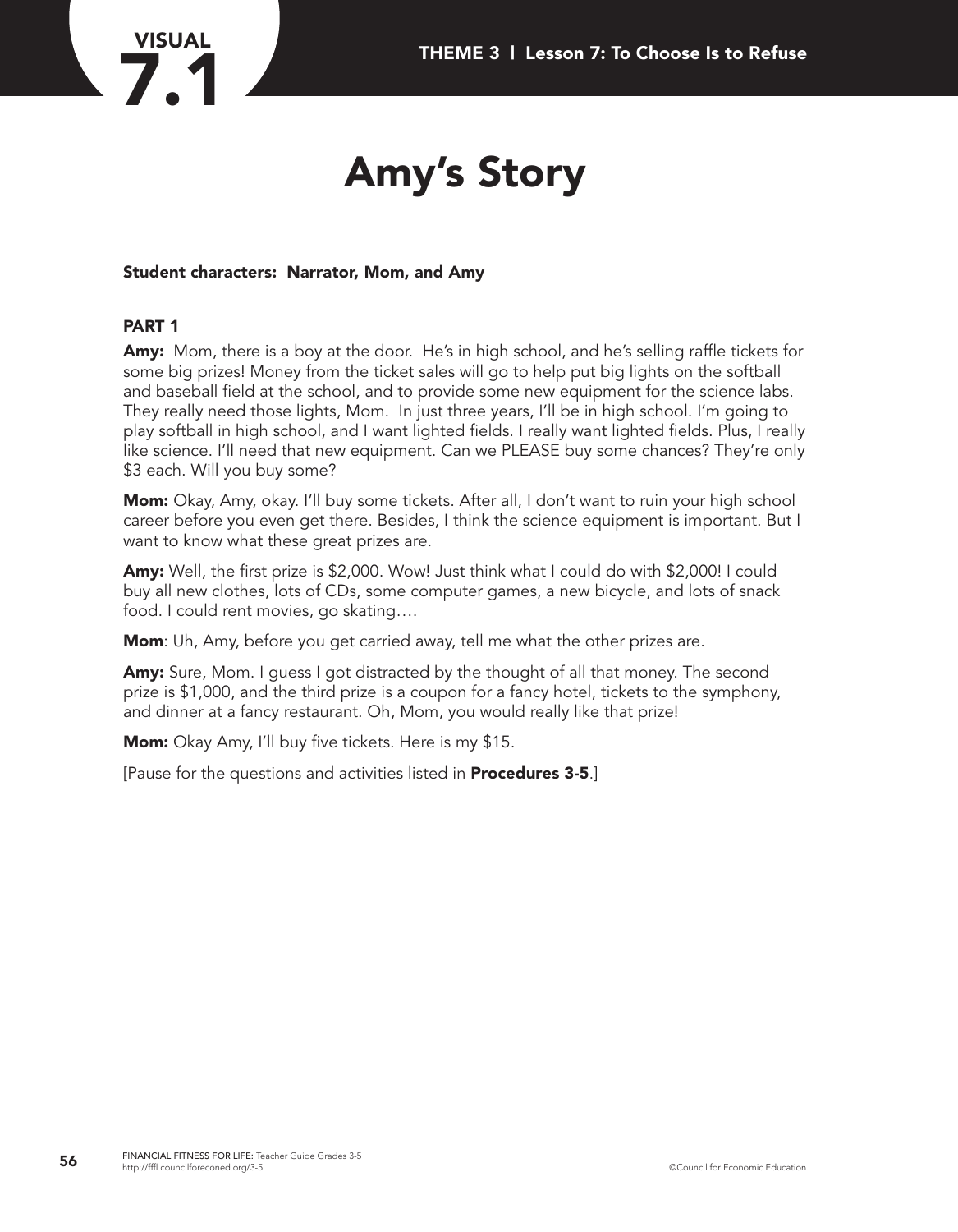

#### **PART 2**

**Amy:** Mom, there's a message on the answering machine for you. It's from the principal at the high school, Mr. Meyer. I bet he's heard how smart I am and wants me to start high school early.

**Mom:** Amy, I don't really think that's why he called. Maybe he called about the raffle. Remember the tickets we bought? Today is the day they were supposed to draw the winning tickets. Maybe we won something.

**Amy:** Mom! You have to call him back RIGHT NOW! What if we won? I have to start planning how we'll spend the money. I have to call all my friends. This is so exciting! Mom, why haven't you called yet?

**Mom:** Amy, I haven't called yet because you have the phone in your hand, and you are waving it around while you talk. If you'll just calm down and give me the phone, I'll listen to the message to get the phone number, and then I'll call Mr. Meyer.

**Amy:** Oh, yeah! You need the phone, don't you? Here you go, Mom. Hurry, hurry! I'm so excited I can't stand it!

**Narrator:** While Mom makes the call, Amy goes to her room and gets a piece of paper and a pencil. [Here Amy should move off to the side and perform the actions described by the Narrator.] She sits down at a table and writes "Wish List" across the top of the paper. Below that title, she begins writing a list of all the things she wants to buy with the prize money. [Here Mom should put down the telephone and walk quickly toward Amy.]

**Mom**: Amy, we won! We won first prize! Mr. Meyer wants me to pick up the check tomorrow. I can't believe we won. Wait until we tell your brother and your dad!

[Pause for the questions and activity listed in **Procedures 6-8**.]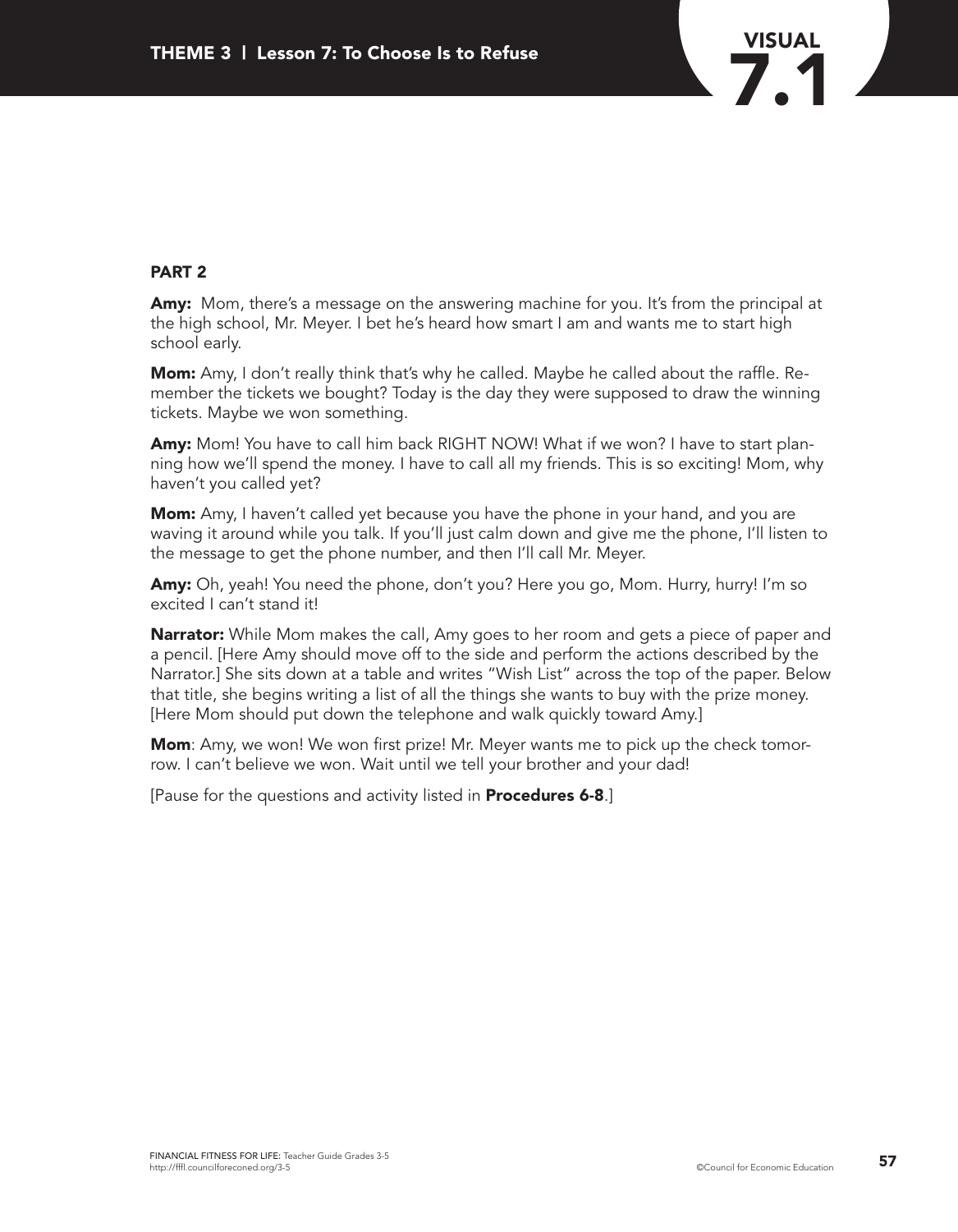

#### **PART 3**

Amy: Mom, I've got it all figured out. Here's what I want to buy with the money I won.

**Mom:** The money YOU won? Why is it YOUR money? I paid for the tickets.

**Amy:** Yeah, but it was my idea to buy them. That makes it my money.

**Mom:** No, Amy, it doesn't. You can have some of the money, but there are other people in this family. Your brother, your dad, and I all have some things we want to buy with that money. I am afraid you must share.

Amy: Oh, all right. But do we have to share equally? Don't you think I should get more than anyone else, since it was my idea?

**Mom:** No, Amy, we'll share the money equally. If we do that, how much will each of us have to spend?

**Amy:** Let's see: four people in the family, and \$2,000 divided by 4 is \$500, so it looks like we each get \$500. I'll have to make a list to help me decide what things I really want to buy.

**Mom:** That's a good idea, Amy. List the items, and list the cost of each item, too. Then you will be able to make some good decisions.

[Pause for the questions and activities listed in **Procedures 9-18**.]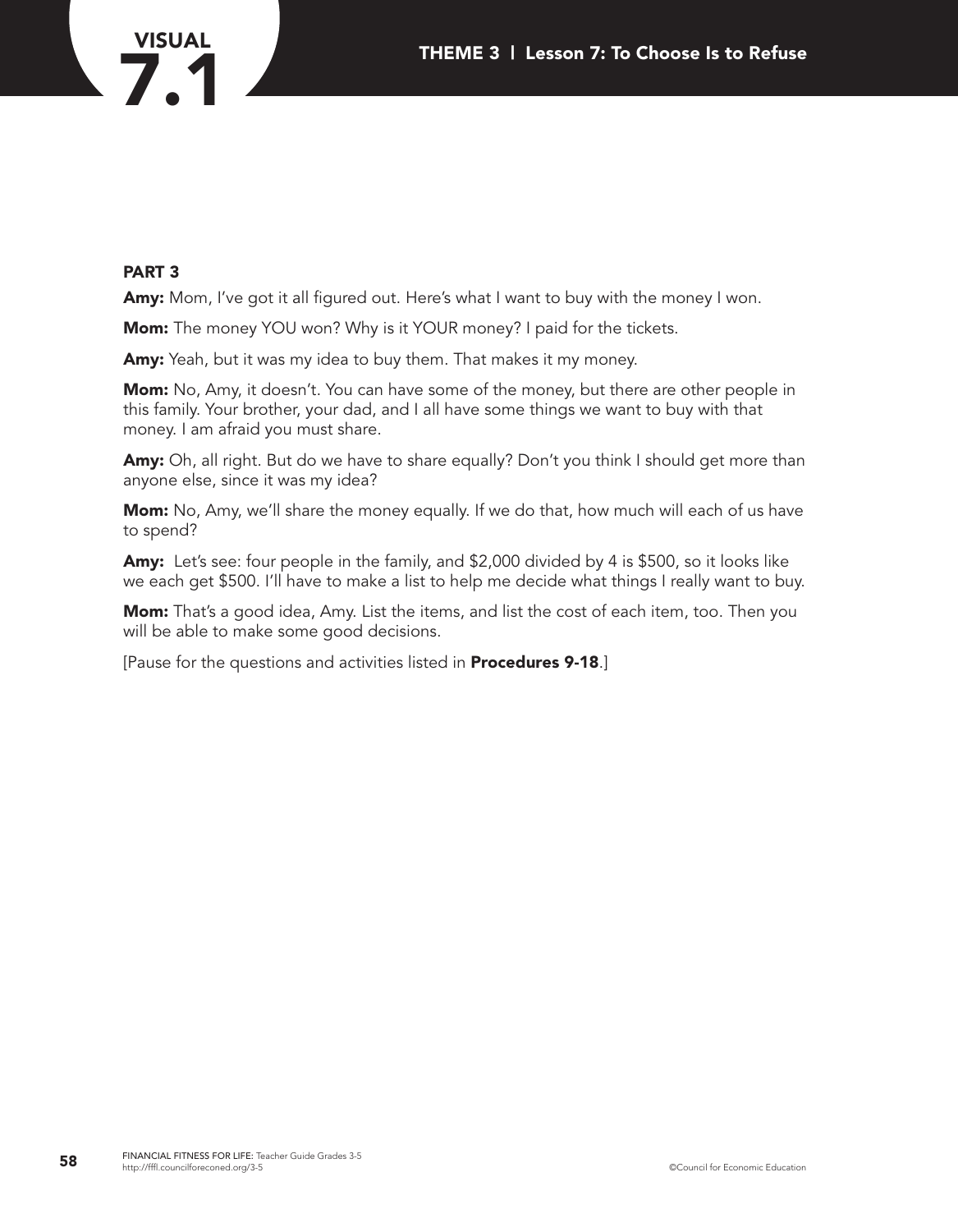

#### **PART 4**

**Amy:** Mom, I wanted more things than I ever could buy with \$500. Lots more. How can I ever get all those things?

**Mom:** Well, Amy, you could try working to earn some income. That's what people do when they want to buy goods and services.

**Amy:** Mom, I don't even know what income is.

**Mom:** Income is payment people earn for providing their productive resources in the economy—for working, in other words. The more income people earn, the more they can buy or save.

**Amy:** Mom, I know you understand all these things. It's economics, right? But I don't understand any of it.

**Mom:** Yes, it is economics, Amy. Let me try again. When your dad and I go to work every day, we are selling our human resources—including our skills and knowledge. Our work helps to produce goods and services. Dad helps to produce education—he's a teacher. I help to produce airplanes—I'm an engineer. The companies we work for pay us a wage for the work we do. Those wages are our income. That's how most people earn income—by working. Does that make sense?

**Amy:** Yes. I think you mean that I should do some work. When I get paid for my work, I'll have income, right? Then I can use that income when I make choices.

**Mom:** That's right.

**Amy:** But Mom, I'm only 12. What kind of work can I do?

**Mom:** Well, maybe you could baby-sit, or rake leaves, or walk pets, or pet-sit. What do you think?

**Amy:** Mrs. Michaels has a two-year-old daughter. She might let me baby-sit. I'll talk to her. Do you think Dad would pay me to rake leaves? Maybe Tom will pay me to clean his room. It's a terrible mess.

**Mom:** Those are good ideas, Amy. If they lead to some jobs, you'll earn income. Once you have income, you'll have many choices to make.

**Amy:** I think I'll go to my room and take another look at my list.

[Take up the questions posed in **Procedure 19**.]